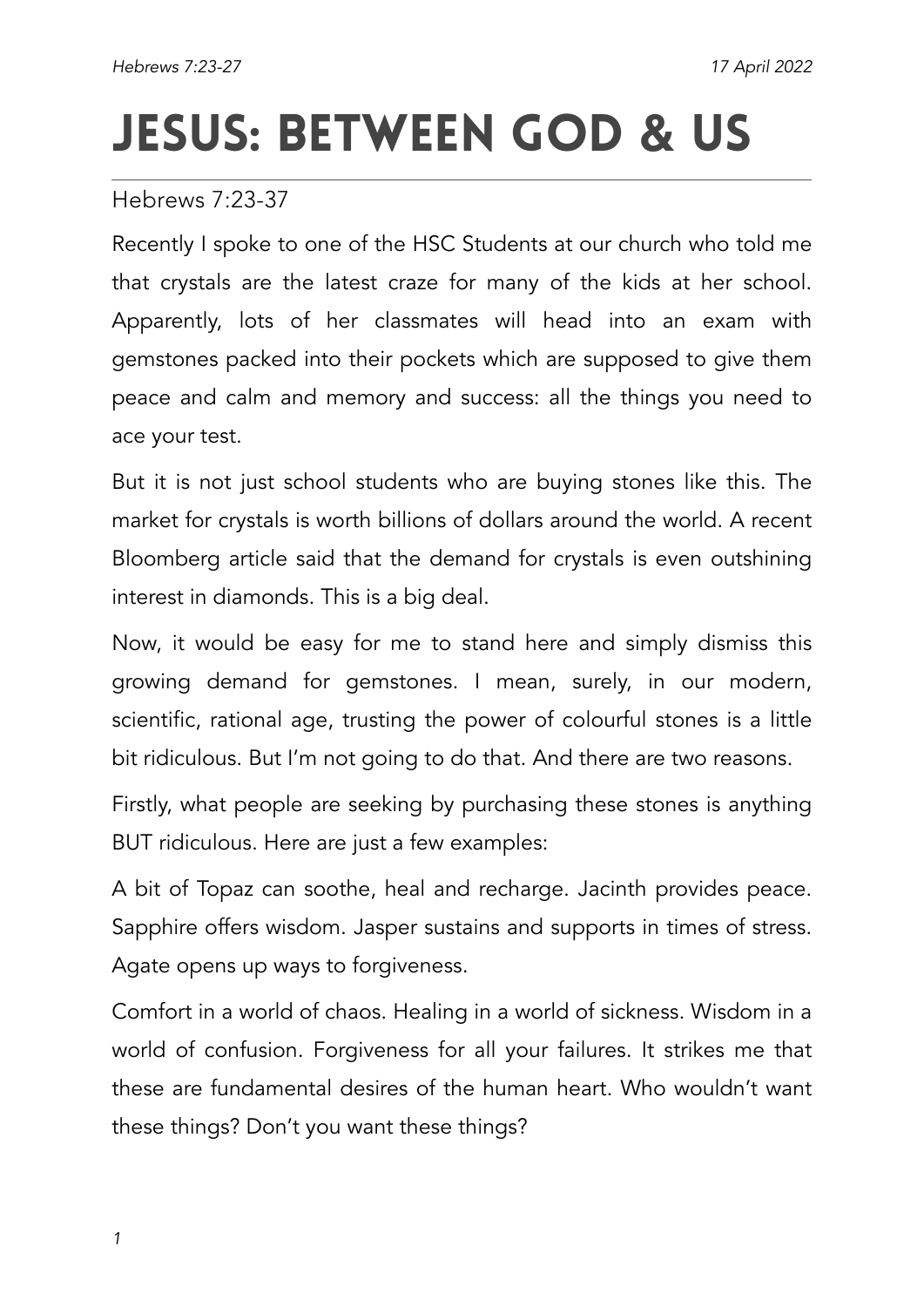But the second reason is that the Christian claim is, if anything, far more outlandish. Christians place their hope in the fact that 2000 years ago a man who died in abject humiliation on a cruel Roman cross, rose again from the dead. I mean, surely, in our modern, scientific, rational age, trusting a story of resurrection is a little bit ridiculous. And yet, billions of people around the world today are rejoicing in that very fact. And they are celebrating that in the risen Jesus they have found everything *their* heart desires. Today we celebrate that Jesus is the one who offers comfort, and healing, and wisdom, and forgiveness, and life. As we just read from the book of Hebrews:

*Jesus is able to save completely those who come to God through him, because he always lives to intercede for them.*

This is the Christian claim. This is the Christian hope. Complete salvation through the ever-living Lord Jesus Christ.

And for the next little while we will simply reflect on the two reasons which are given in that verse for this hope we have in Christ.

*He ever lives…*

*…to intercede.*

## He Ever Lives

The fact that Jesus is alive is the beating heart of the Christian faith. And I mean that as literally as I possibly can. Jesus can save us completely and satisfy us fully because in the darkness of a tomb 2000 years ago, Jesus' dead heart began to beat again. He gives peace and comfort and forgiveness and life not because he lives on in our memory or in our hearts, but because he lives even now at the right hand of his Father in heaven.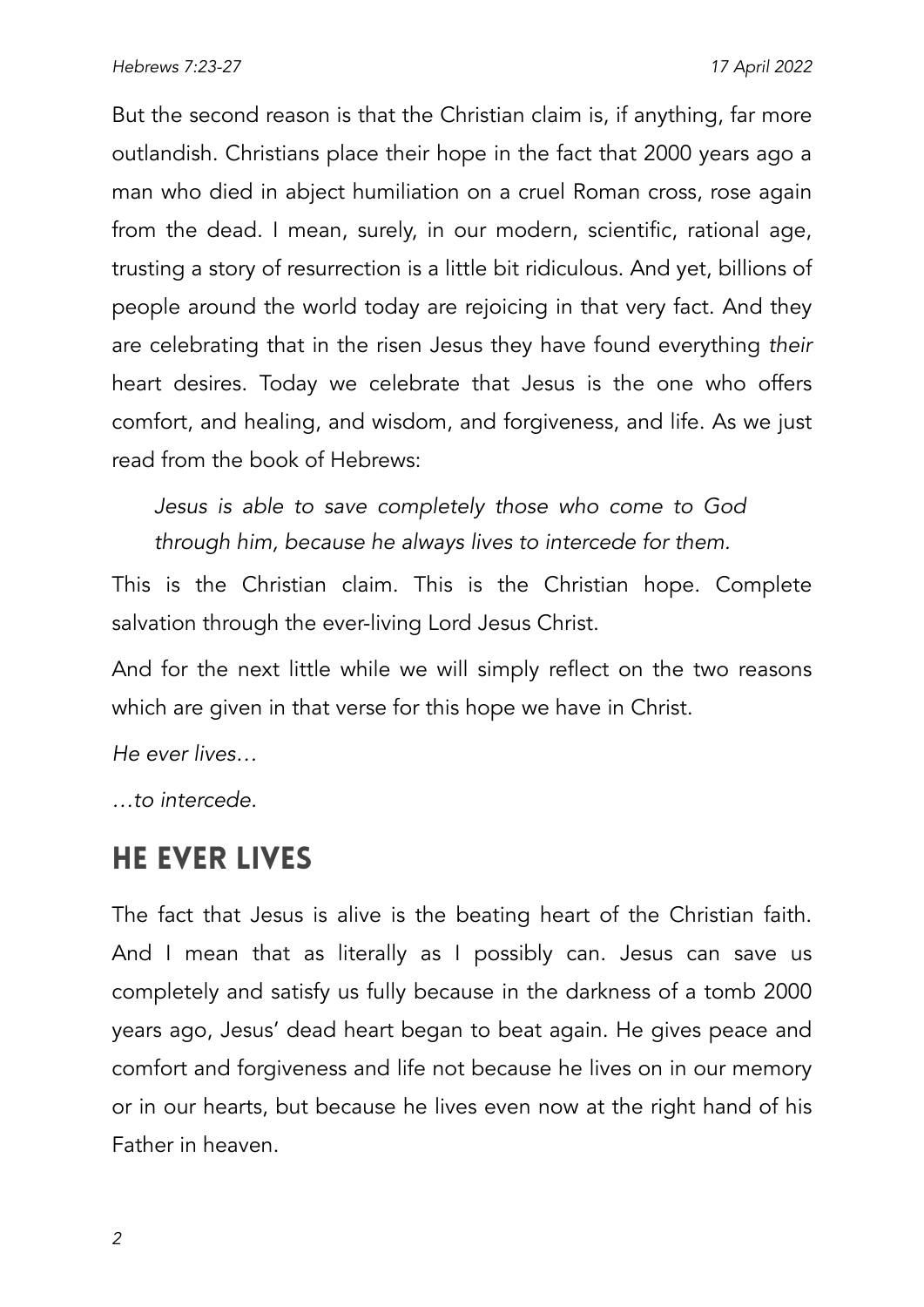We see this in the Easter story as the disciples discover the empty tomb and the angels declare he Jesus is risen. They encounter the personal physical presence of Jesus. They talk with him, and touch him, and eat with him. And as they are reunited with their teacher and friend, their despair is turned to joy. And their doubts are turned to worship. Jesus is alive! And if he is alive, then he is the Lord!

And Hebrews 7 stresses for us that Jesus *ever* lives. Jesus is still alive. And if Jesus is still alive, then he is still the Lord. And because Jesus is Lord, he is powerful and able to meet us in all of our mess and meet our every need.

Consider all that Jesus faced in his death, and all that he overcame in his resurrection:

Jesus suffered terrible injustice at the hands of power hungry and cowardly leaders.

He was drained of all his strength.

He was on the receiving end of all all the ugliness of human sin.

He was crushed under the weight of divine judgement.

And ultimately he was plunged down into the darkness of death.

But he triumphed over it all. And in his resurrection he shares the spoils of his victory with all who trust in him. As the living Lord he offers peace to the suffering, strength to the weak, justice to the oppressed, forgiveness to sinners, mercy to rebels, and life to the dead. And all of these things he offers to you. For he ever lives. He ever lives.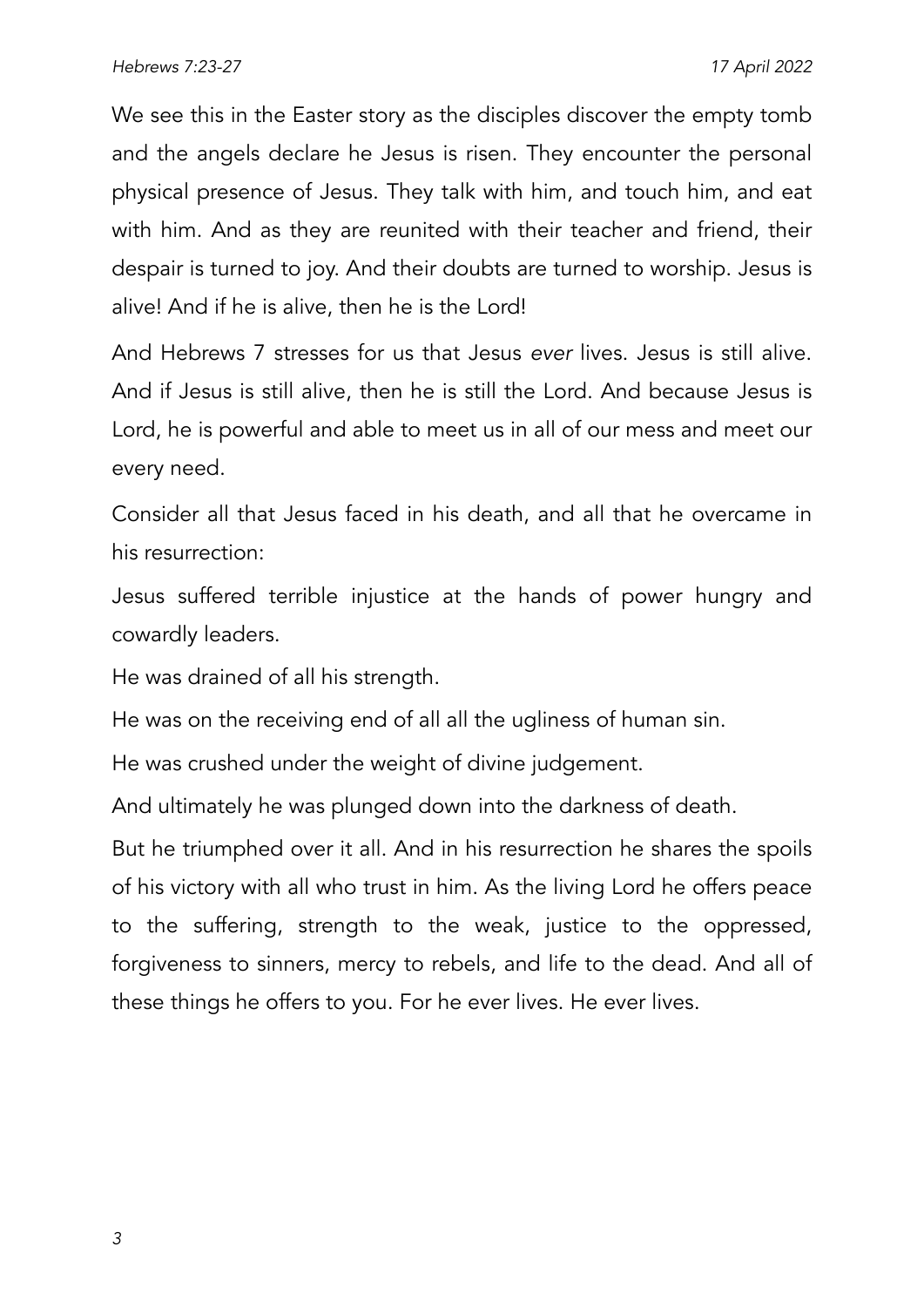## …to Intercede.

And, our verse continues: he ever lives *to intercede for us*.

If the first half of this verse showed that Jesus is powerful and able to meet our need. This second half assures us that he is *ready and willing*  to meet our need. Some people live for their career, others live for holidays, or for their family, or for thrilling experiences, or some other hobby or interest. Here we're told that Jesus lives for **this**: To intercede for us. One writer says,

*Think of it this way. Christ's heart is a steady reality flowing through time. It isn't as if his heart throbbed for his people when he was on earth but has dissipated now that he is in heaven. It's not that his heart was flowing forth in a burst of mercy that took him all the way to the cross but has now cooled down, settling back once more into kindly indifference. [No,] his heart is as drawn to his people now as ever it was in his life on earth.*

We remembered on Good Friday the clear display of Christ's love in his death on the cross. Now, in his resurrection and ascension, the love of Christ is displayed in his constant interceding on our behalf.

So what then does it mean that Christ intercedes for us? Well, it means that he is the ultimate middle man. He stands between us on the one hand, and God the Father on the other. And the flow of his intercession goes in both directions. For as we have already seen, Jesus bestows blessings upon us *from* his Father. Through Christ we receive the peace, comfort, mercy, forgiveness, and life of God.

Yet we do not only receive from God, we are also brought to God. As Hebrews says, we come to God *through* Christ.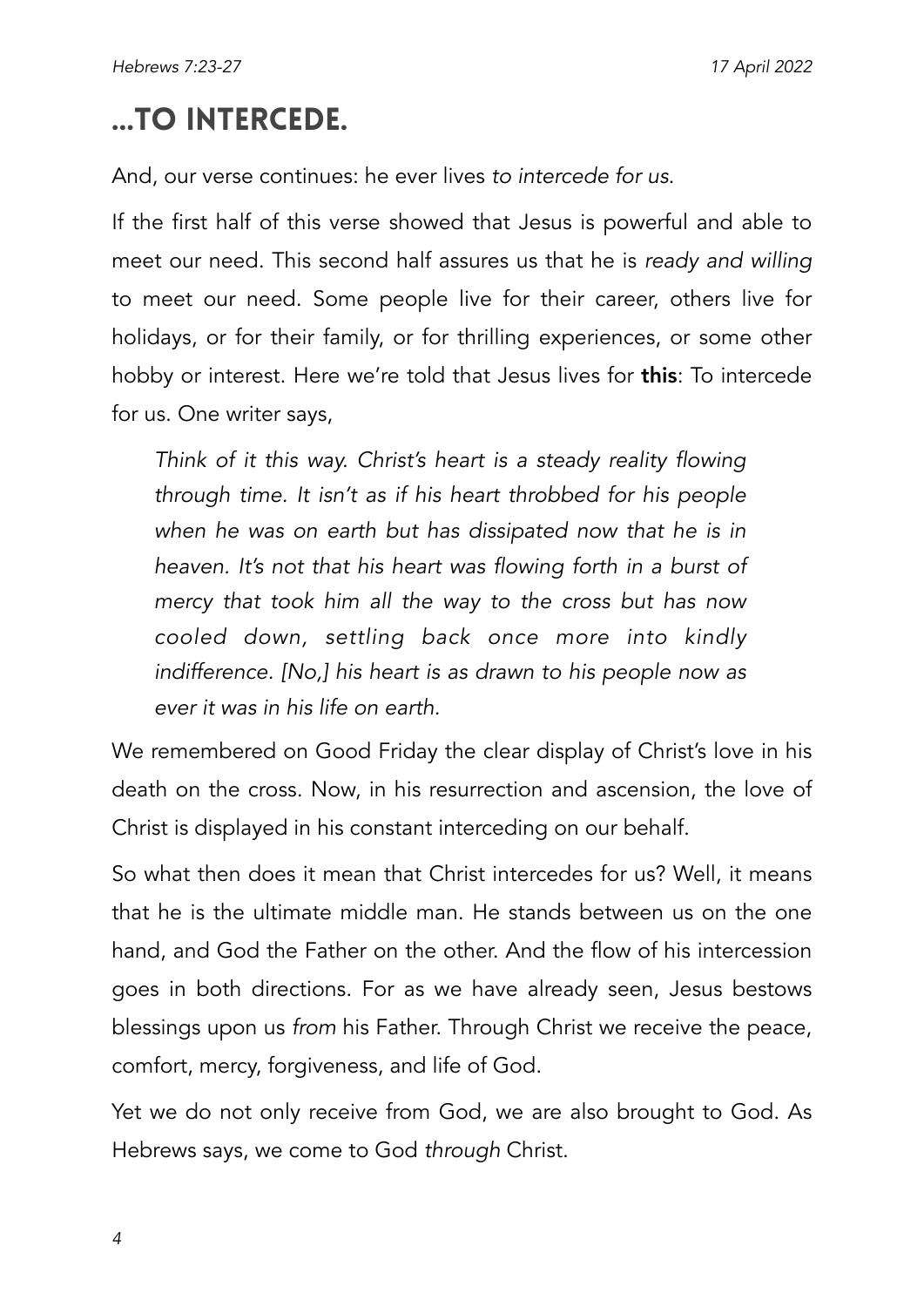As Jesus told Mary and his disciples in the garden:

*'I am ascending to my Father and your Father, to my God and your God.'*

Jesus rises from death and ascends into heaven. And he takes us with him. Through Christ, God becomes our God. His Father becomes our Father. And because of Christ's completed work on the cross, the Father rejoices in us, just as he rejoices in his Son. He hears us, just as he hears his Son. He helps us, just as he helps his Son.

Jesus presents our needs before the throne of God. He pleads our case in heaven's courtroom. He carries our prayers into the presence of His Father and ours. The easiest way to think of Christ's interceding work is simply to imagine that Jesus is praying for you right now. And the Father delights to hear and answer the prayers that Jesus prays for all his brothers and sisters.

Here is tremendous comfort. Christ's intercession means that our prayers never fall on deaf ears. It means that we come to God not on our own merits, but by the merits of God's own beloved Son. It means that even our ill-formed and half-hearted prayers will be answered by God in ways that are best for us. It means that even in death we will not be turned away if we come to God in Christ's name. I love the Old King James translation of our verse for today. It says: Jesus saves us to the uttermost.

And so it doesn't matter what sins lie in your past. It doesn't matter how weak you feel in the present. It doesn't matter what anxiety you have about your future. There is no such thing as being too far gone, or in too deep for Jesus. His saving always outpaces and overwhelms all our failure and frailty and fear. He saves to the uttermost, because he always lives to intercede for us.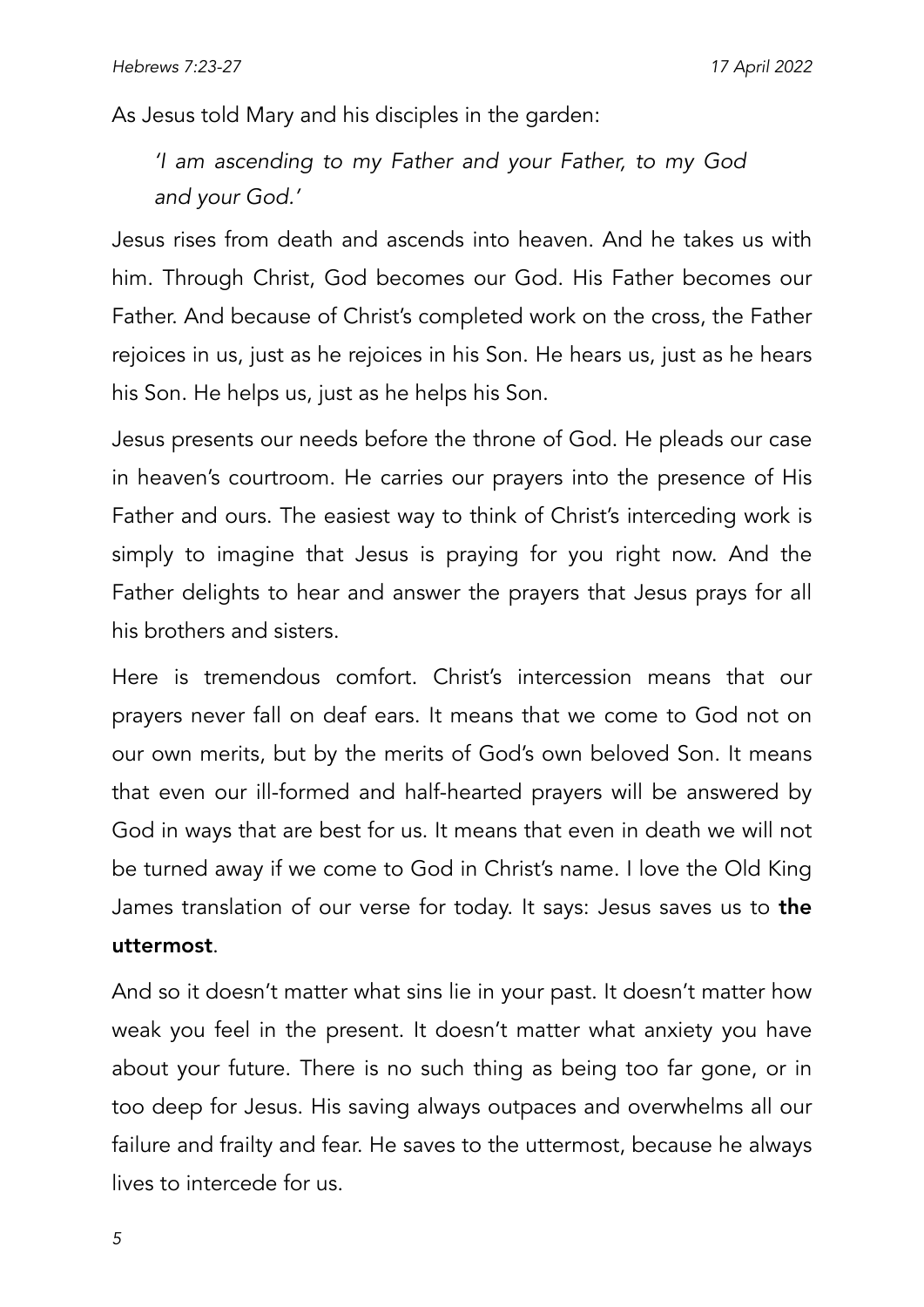## Gemstones and the Heart of Jesus

This is the good news of Jesus' resurrection. Not only does he live. But he lives as the ultimate middle man. He is completely committed to his calling, and he is very good at his job. He offers God's blessing to all who trust *in* him. And he brings to God all who come *through* him.

To use the language of Hebrews 7: Jesus is our priest. A permanent priest. The true high priest who can truly meet our need. For he alone is holy, blameless, pure, set apart from sinners, exalted above the heavens.

Jesus is the priest that every other priest of God's people was always pointing to. The sacrifices they made year after year for themselves and the people always pointed to Jesus' sacrifice once and for all on the cross. The incense they burned on the altar always pointed to the way Jesus would carry our prayers up into heaven for us. And the high priests entering into the centre of the tabernacle, and the most holy place of the temple, always pointed to Jesus ascending to his Father and interceding for us there, on our behalf.

And here we come full circle. For there is a beautiful picture of the Old Testament priests that will help us to grasp what it means that Jesus ever lives to intercede for us. And it has to do with Crystals.

In Exodus 28 we're told about the garments the high priest would wear when he entered the tabernacle. And the final item of priestly clothing was a golden breast-piece. And fixed upon the breast-piece were twelve gem-stones. 12 crystals like the Topaz, Jasper, Sapphire and Agate we mentioned before. Each of these crystals represented one of the tribes of Israel, and together they represented all God's people. And so as we read in Exodus: "Whenever the high priest entered the Holy Place, he bore the names of the sons of Israel over his heart."

*6*